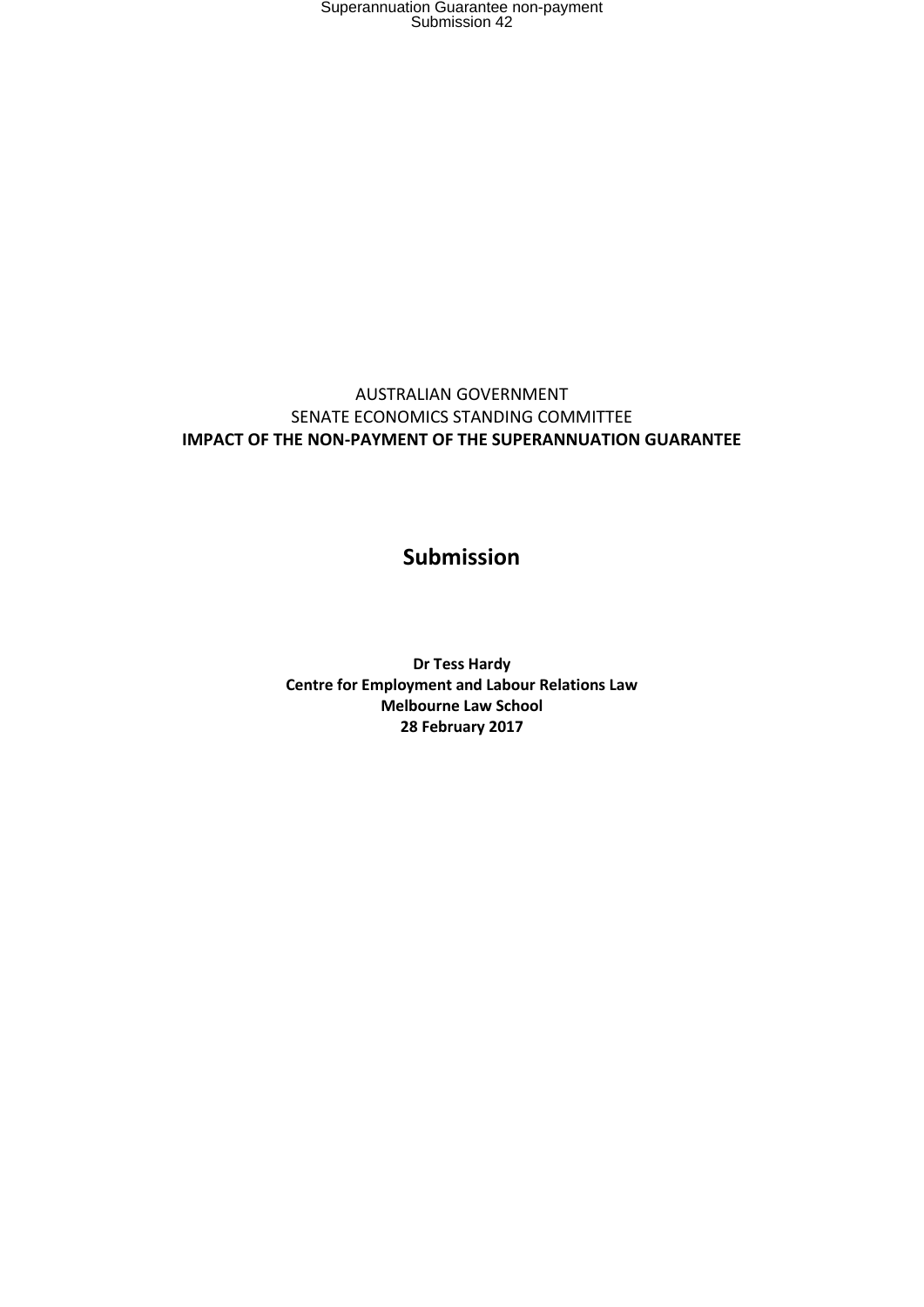#### **1. Introduction**

I thank the Senate for the opportunity to make this submission. While the scope of this inquiry is wide-ranging, this submission generally focuses on the role and effectiveness of measures to improve compliance with the payment of the superannuation guarantee (*SG*) and other related matters.

I have previously undertaken extensive research in the area of regulatory compliance and the enforcement of minimum employment entitlements. This research is relevant to the extent that superannuation is somewhat of a hybrid entitlement.<sup>1</sup> Although SG is primarily viewed through a tax lens, it is an entitlement which is ultimately and inherently linked to the performance of work. The nexus between superannuation and employment is critical in that regulatory challenges identified in the workplace relations sphere, and proposed legal reforms designed to address these problems, may provide important insights into how compliance in the SG system may be improved as a whole.

This submission will address two issues:

- a) enhancing detection of SG non-compliance by strengthening record-keeping obligations;
- b) improving enforcement of SG by making individuals behind, and entities beyond, the employer liable for SG non-compliance.

In addition, and for the Committee's further consideration, I attach as an appendix to this submission a copy of an article originally published in the UNSW Law Journal. This article, which is co-authored with Professor Helen Anderson, sets out a range of proposals geared towards improving the detection and recovery of unremitted SG.<sup>2</sup>

#### **2. Enhancing Detection of SG Non-Compliance: Strengthening Record-Keeping Obligations**

The SGC regime pivots, to a large extent, on employees being in a position to detect unpaid superannuation and report it to the Australian Taxation Office (*ATO*) (or other regulators, such as the Office of the Fair Work Ombudsman (*FWO*)). There is evidence to suggest that effective detection of an SG shortfall by employees (and regulators) is challenging for a range of reasons.<sup>3</sup> One of the most critical and persistent problems is that employers are failing to comply with their recordkeeping obligations.

Under the *Fair Work Act 2009* (Cth) (*FW Act*) and the *Fair Work Regulations 2009* (Cth), employers are required to issue payslips to employees and make and keep employment records. These documents must include details relating to a range of prescribed matters, including information relating to the employment status of the employee, the rate of remuneration, the number of overtime hours worked and superannuation contributions that the employer is liable to make (or has made). 4

 $\overline{a}$ 

<sup>&</sup>lt;sup>1</sup> See also Chief Justice Robert French, 'Superannuation – A Confluence of Legal Streams' (Speech delivered at the Law Council of Australia, Superannuation Committee Conference, Canberra, 26 February 2009). <sup>2</sup> Helen Anderson and Tess Hardy, 'Who Should Be the Super Police? Detection and Recovery of Unremitted

Superannuation' (2014) 37(1) *UNSW Law Journal* 162. <sup>3</sup> Australian National Audit Office, 'Promoting Compliance with Superannuation Guarantee Obligations' (ANAO Report No 39, 2014-15) (*ANAO Report*).

<sup>4</sup> See, eg, *Fair Work Regulations 2009* (Cth), reg 3.46, reg 3.37.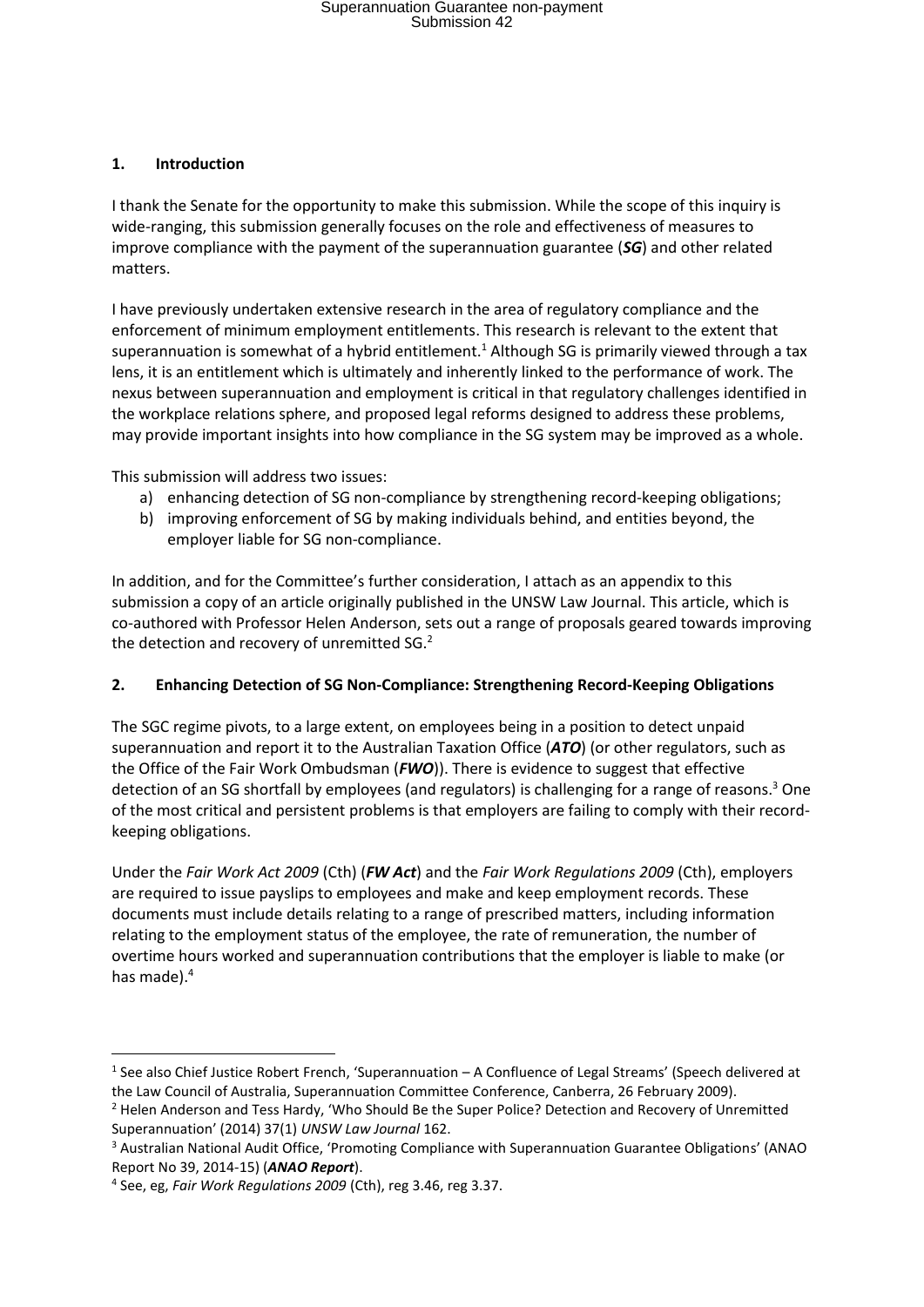While an employer is obliged to indicate on payslips the amount of superannuation contributions accrued, it does not mean that this amount is actually paid to the superannuation fund. In order to identify any shortfall, an employee must compare the amounts stated on their payslips with the statements issued by their superannuation fund. Given that these statements are often published on an annual basis, an employee may not be in a position to detect any underpayment until almost 12 months after the payment was due.

Detection by employees and/or regulatory agencies is made even more complex when payslips and employment records are absent or fabricated. In these circumstances, effective identification and assessment of unpaid SG is likely to be problematic given that a lack of accurate records makes it difficult, if not impossible, to ascertain the employee's correct remuneration entitlements. The link between an employee's remuneration and their SG entitlement means that problems encountered in detecting and assessing any underpayment of wages will also make it challenging to accurately identify and calculate the relevant SG shortfall.

These problems were laid bare in the 7-Eleven case. In that instance, franchisee employers attempted to evade detection by the regulator and avoid scrutiny by the franchisor by systematically and deliberately manipulating employment records in order to hide the number of real hours worked. As a result, workers lost wages and other work-related entitlements, including SG contributions.

The widespread nature of these practices had gone largely undetected by the workplace regulator, notwithstanding the fact that the FWO (and its predecessors) had undertaken a number of proactive compliance audits over the preceding five years. The FWO later conceded that the relevant audit methodology may have been flawed to the extent that it involved a desk-based review of employment records provided by the employer and there was limited, if any, independent verification of these records.<sup>5</sup> Ultimately, in order to accurately assess and calculate the employees' entitlements, Fair Work Inspectors had to undertake unannounced inspections throughout the course of the night so as to interview staff, take photographs, collect records and issue notices to produce.<sup>6</sup> These issues are relevant to the ATO to the extent that the SG compliance line adopts a similar audit methodology in seeking to proactively detect SG non-compliance.<sup>7</sup>

It further shows that record-keeping contraventions are not necessarily inadvertent or benign. Indeed, the issue of non-compliance with record-keeping obligations is not isolated to 7-Eleven. Of the 50 cases that the FWO put into court in 2015, just under half involved record-keeping breaches and almost a third involved allegations of false or misleading records.<sup>8</sup> The FWO has recently acknowledged that 'keeping records is not just red tape, it is the bedrock of compliance with workplace laws. Without records and pay slips an employee is effectively disempowered from asserting their workplace rights.<sup>'9</sup> This is especially true in respect of the SG regime which relies

**.** 

<sup>&</sup>lt;sup>5</sup> Fair Work Ombudsman, 'A Report of the Fair Work Ombudsman's Inquiry into 7-Eleven – Identifying and Addressing the Drivers of Non-Compliance in the 7-Eleven Network' (Commonwealth of Australia, April 2016) (*FWO Inquiry*).

<sup>&</sup>lt;sup>6</sup> See Fair Work Ombudsman, '7-Eleven Franchisee Admits Doctoring Records and Underpaying Workers to Cut Operating Costs' (Media Release, 1 September 2015).

<sup>7</sup> ANAO Report, above n 3.

<sup>8</sup> Natalie James, 'Regulation of Work and Workplaces: The Fair Work Ombudsman's Role in the Development of Workplace Law' (presented at the Australian Labour Law Association National Conference, Melbourne, 4 November 2016) 5.

<sup>&</sup>lt;sup>9</sup> Ibid.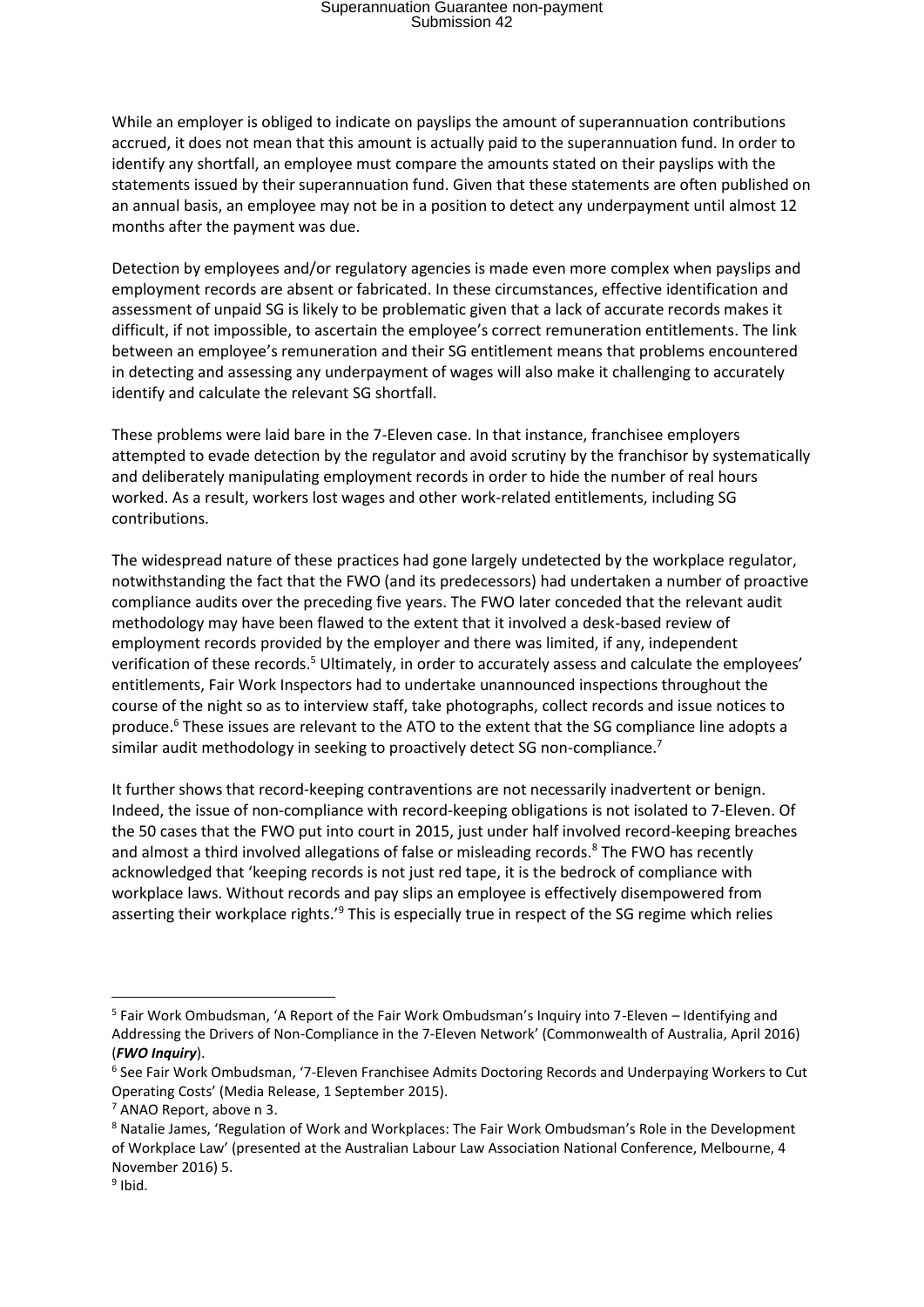heavily on employees being informed and active in the enforcement of their own superannuation entitlements.<sup>10</sup>

The Coalition government has committed to lifting the maximum penalties for failing to keep proper records or falsifying records and introducing new penalty provisions relating to the obstruction of FW Inspectors and the provision of false or misleading information to FW Inspectors. The Coalition Government has further proposed that the FWO will be provided with compulsory evidencegathering powers in order to allow the regulator to better collate evidence where proper records do not exist.<sup>11</sup> These are all important steps in the right direction in terms of reducing the perceived economic benefits associated with employer non-compliance with employment-related entitlements, including SG.

Another innovative, albeit more controversial, way in which to address some of the regulatory challenges associated with an absence of accurate employment records, and enhance compliance with employment-related entitlements, including SG, is to shift the onus of proof to employers where non-payment or underpayment of these entitlements is alleged by an employee.<sup>12</sup> For example, if an SG claim is 'disputed' and employment records appear to be absent or inaccurate, it is up to the employer to provide the necessary evidence to show that they have duly complied with their SG obligations.<sup>13</sup>

#### **3. Improving Enforcement - Extending Liability for SG Non-Compliance**

Even where employer non-compliance with SG obligations can be successfully detected, recovery of the SG shortfall, interest and SG charge may be derailed because 'the liability to pay the SGC remains quarantined in an insolvent employer company.'<sup>14</sup> Where the putative employer entity elects to liquidate or deregister the relevant employing corporation, the employer is not only rendered immune from the legal consequences of its non-compliance, it may mean that the outstanding SG payments are never fully recovered via the employer or otherwise. Moreover, targeting the direct employer may not be effective in addressing some of the systemic drivers of employer noncompliance with SG, which may be determined by more powerful firms positioned higher in the supply chain or at the apex of the franchise network.

Making directors personally liable for SG obligations via Director Penalty Notices is a critical way in which to address some of these problems. Efforts in this regard should be encouraged and expanded, particularly in relation to entities or individuals with a history of poor compliance with SG obligations. A further proposal is to allow the ATO and the FWO to bring proceedings for the disqualification of a director.<sup>15</sup>

An alternative, and potentially more powerful, way to address problems of enforcement is to make entities beyond the employer liable for these amounts. This is particularly relevant to work performed in the context of fragmented organisational forms, such as franchising, labour hire and corporate groups. Indeed, in these types of work arrangements, the FWO has increasingly used the

1

<sup>&</sup>lt;sup>10</sup> Anderson and Hardy, above n 2, 179-184.

<sup>11</sup> Liberal Party of Australia, 'The Coalition's Policy to Protect Vulnerable Workers', May 2016 (*Coalition Policy*).

 $12$  For further discussion of this proposal, see Tess Hardy, 'Who Should Be Held Liable for Workplace Contraventions and On What Basis?' (2016) 29(1) *Australian Journal of Labour Law* 78.

 $13$  An example of this proposal can be found in the specific provisions relating to the textile, clothing and footwear industry. See *Fair Work Act 2009* (Cth), s 789CD.

<sup>14</sup> Anderson and Hardy, above n 2, 168. See generally, Helen Anderson, *The Protection of Employee Entitlements in Insolvency: An Australian Perspective* (MUP, 2014).

<sup>&</sup>lt;sup>15</sup> See Anderson and Hardy, above n 2, 193.